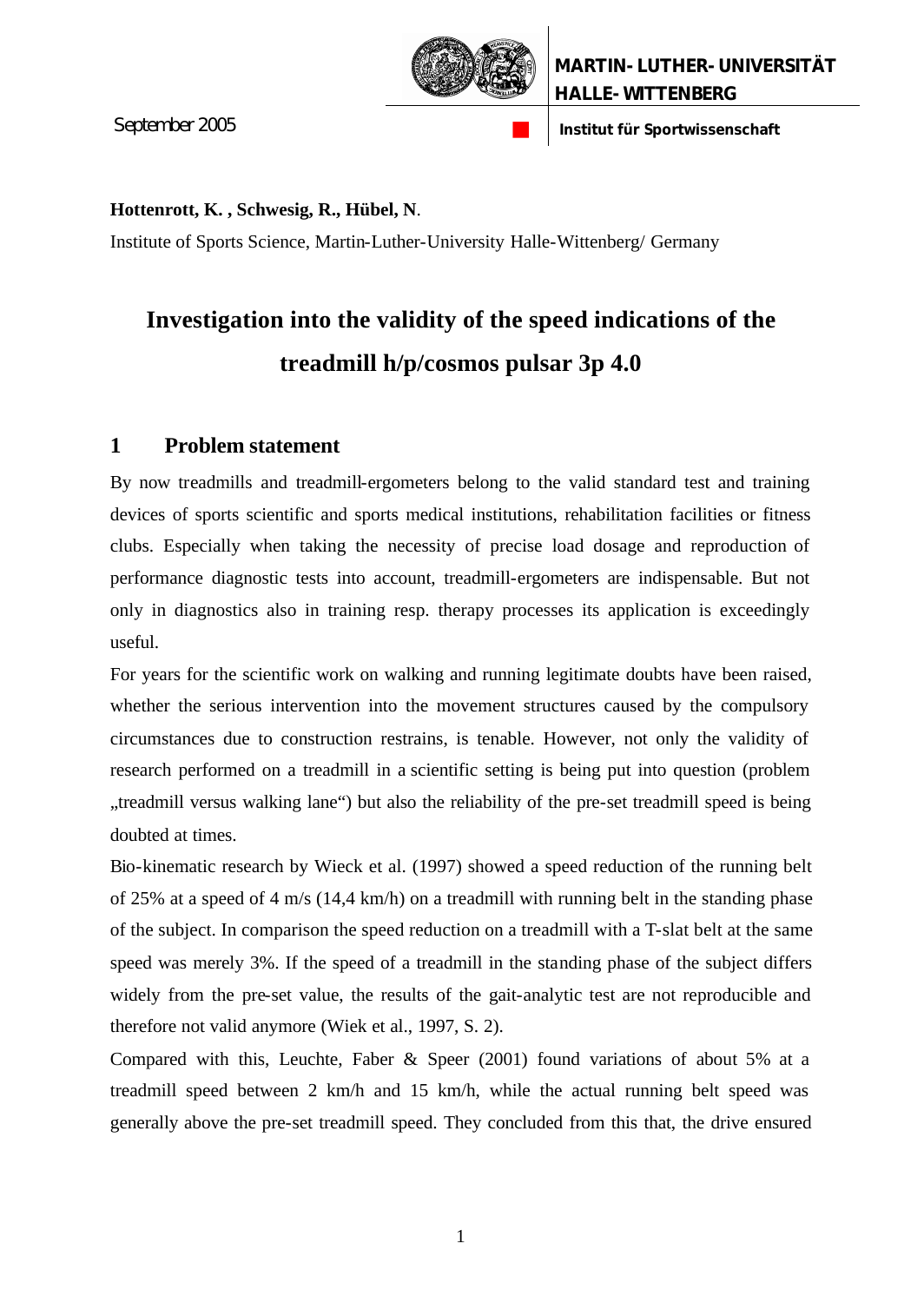

reliable working with treadmills within the performance limitations named by the manufacturers.

This inconsistent data situation makes clear that, especially approaching a scientific study with treadmills it is necessary to check their validity in connection with different parameters (belt speed, load, elevation etc.) and to quantify the respective measurement errors. Actually following questions have to be answered:

- 1. How big is the deviation between the pre-set treadmill speed and the actually measured treadmill speed?
- 2. What impact has the elevation got on the pre-set treadmill speed?
- 3. What impact has the body weight got on the treadmill speed?
- 4. Is the speed deviation dependent on the treadmill speed (higher speed = higher deviation?)?
- 5. What could be the cause for the slight speed deviations ?

### **2 Research method**

For the speed measurements on the h/p/cosmos pulsar 3p 4.0 treadmill three subjects with different body masses were available:

Test person A: 22 years of age, 54,0 kg, middle-distance runner

Test person B: 27 years of age, 71,6 kg, martial arts athlete

Test person C: 24 years of age, 97,6 kg, soccer player

The tests were performed by manual measurements with a stopwatch on the basis of 50 belt rotations. At a measured belt length of 4,17 m this is equivalent to a distance of 208,50 m. The visual-motor reaction time for the test conductor (age: 22 years) amounts to 0,23 seconds according to Roth & Winter (1994). Therefore any measurement errors of up to 0,46 s have to be defined as person-related errors and can not be added to the measurement system.

The treadmill was tested in the following variations:

- a) at speeds of 1.0, 2.5, 5.0, 10.0 and 15.0 km/h without and with load (54kg, 71,6 kg, 97,6 kg)
- b) at elevations of (0%, 1 %, 2.5% 5.0%, 10%, 15% and 20%) without and with load (97,6 kg) at 5 km/h and at 10 km/h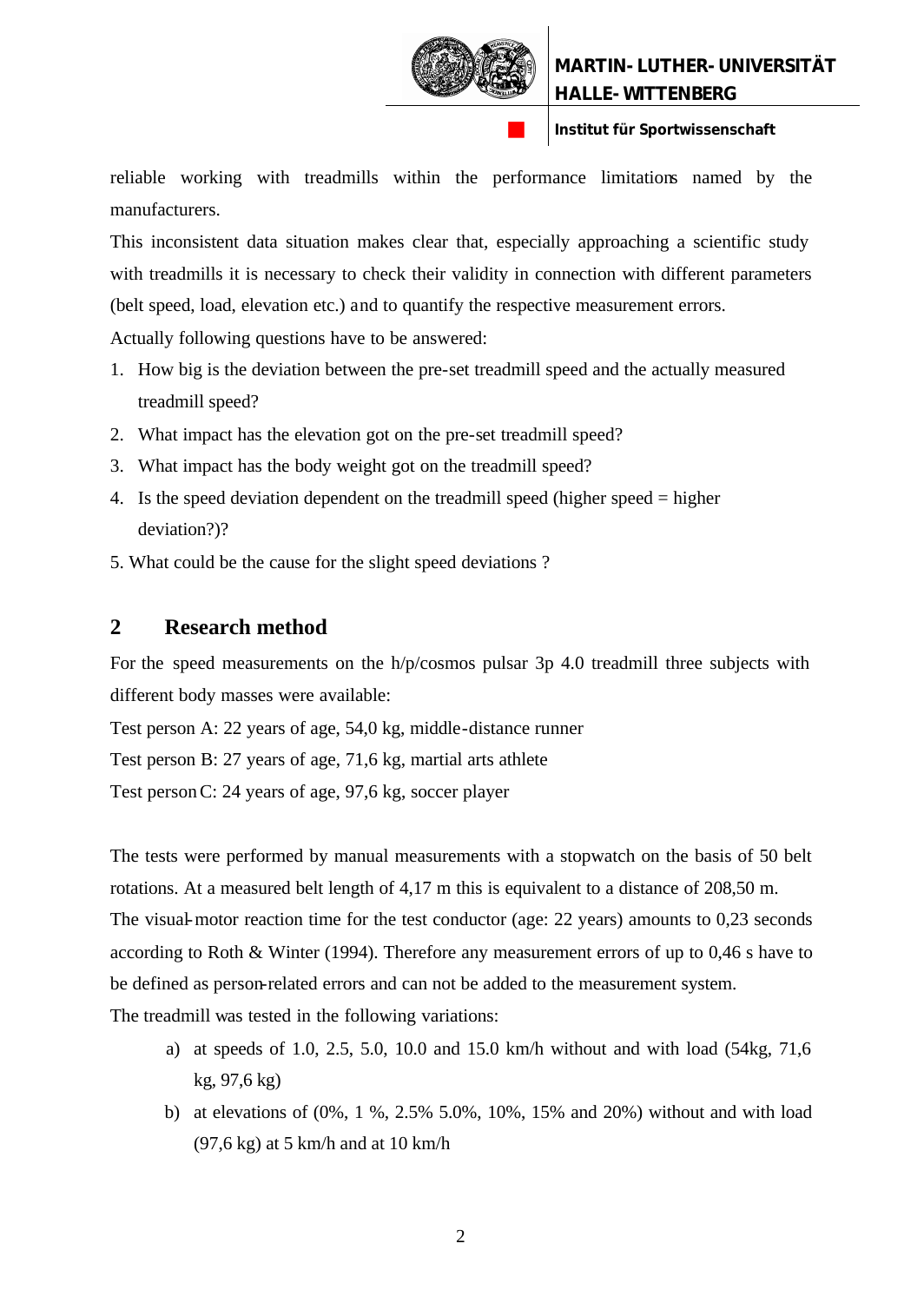

#### **3 Results**

ad 1) How big is the deviation between the pre-set treadmill speed and the actually measured treadmill speed independent load and elevation?



*Illustr.1.* Correlation analysis between pre-set and measured speed

As can be seen from the correlation analysis  $(r=1.000)$ , no differences were found between the pre-set and measured speed independent of load and elevation.

ad 2) What is the influence of elevation on the pre-set treadmill speed?



*Illustr.2a-b.* Correlation of speed deviations and elevation (a) as well as speed deviations in dependence on load, elevation and speed (b)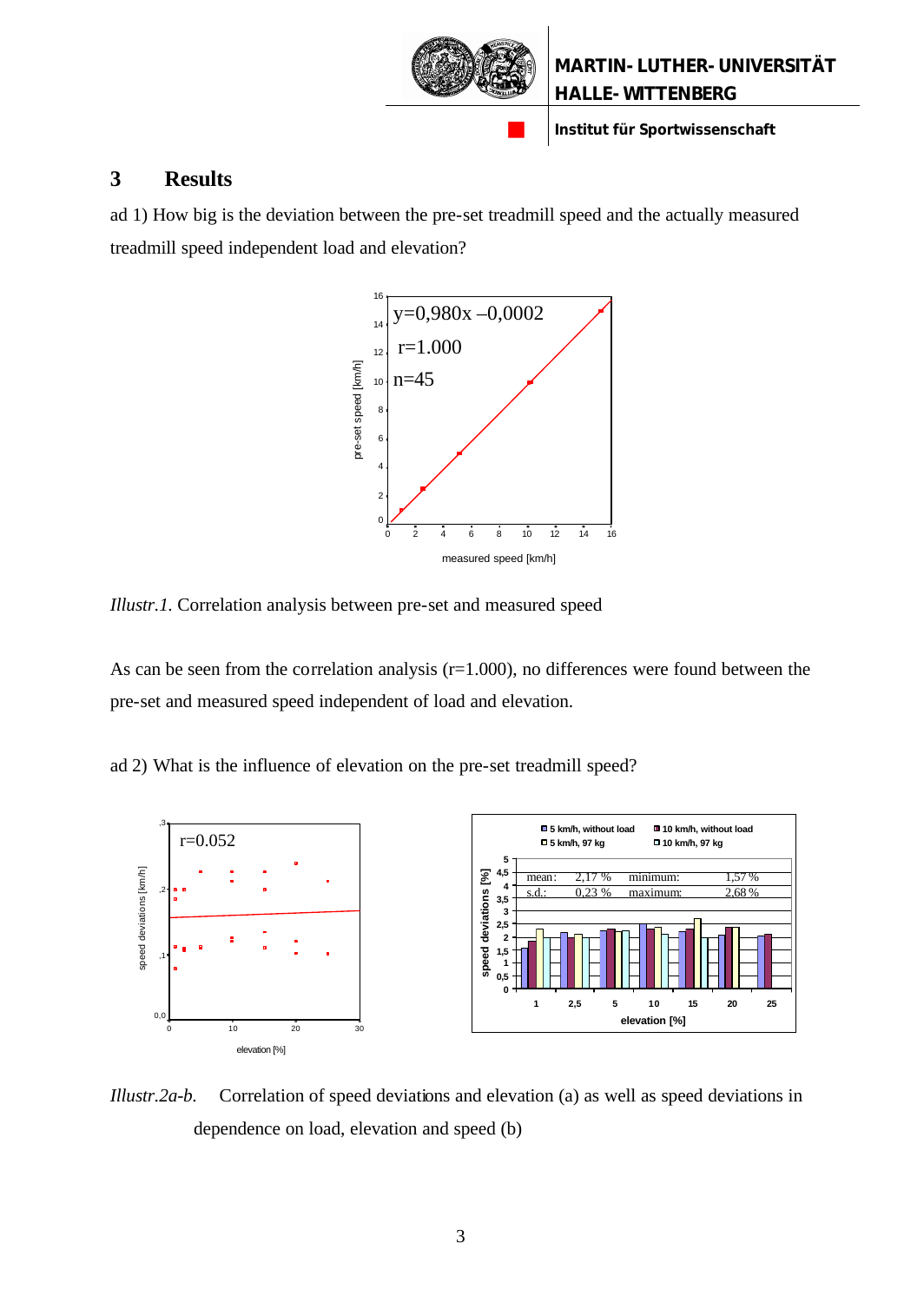

The established speed deviation stands in no relation to the elevation  $(r = 0.0052)$ . The influence of the elevation on the level of speed deviation is not worth mentioning, no matter of the load variation or different speeds (Illustr. 2b).

ad 3) What is the influence of bodyweight on the treadmill speed?



| load [kg]                  | deviation [km/h] |      |  |  |  |
|----------------------------|------------------|------|--|--|--|
|                            | mean             | s.d. |  |  |  |
| $\bf{0}$                   | 0,13             | 0,10 |  |  |  |
| 54                         | 0,14             | 0,13 |  |  |  |
| 72                         | 0,12             | 0,12 |  |  |  |
| 98                         | 0,11             | 0,11 |  |  |  |
| p=0.582; Eta-Quadrat=0.111 |                  |      |  |  |  |

*Illustr.3a-b.* Treadmill speed deviation in percent in dependence on load (a) and variance analytical examination of the average differences (b)

The bodyweight has no influence on the level of speed deviations of the treadmill. The average deviation amounts to max. 0,14 km/h and has the tendency to appear at low load. However, these deviations have no practical relevance.

ad 4) Is the speed deviation dependent on the level of the pre-set treadmill speed?



*Illustr.4a-b.:* Correlation of the speed deviations in percent and the pre-set speed (a) and the speed deviations in percent in dependence on load, elevation and speed (b)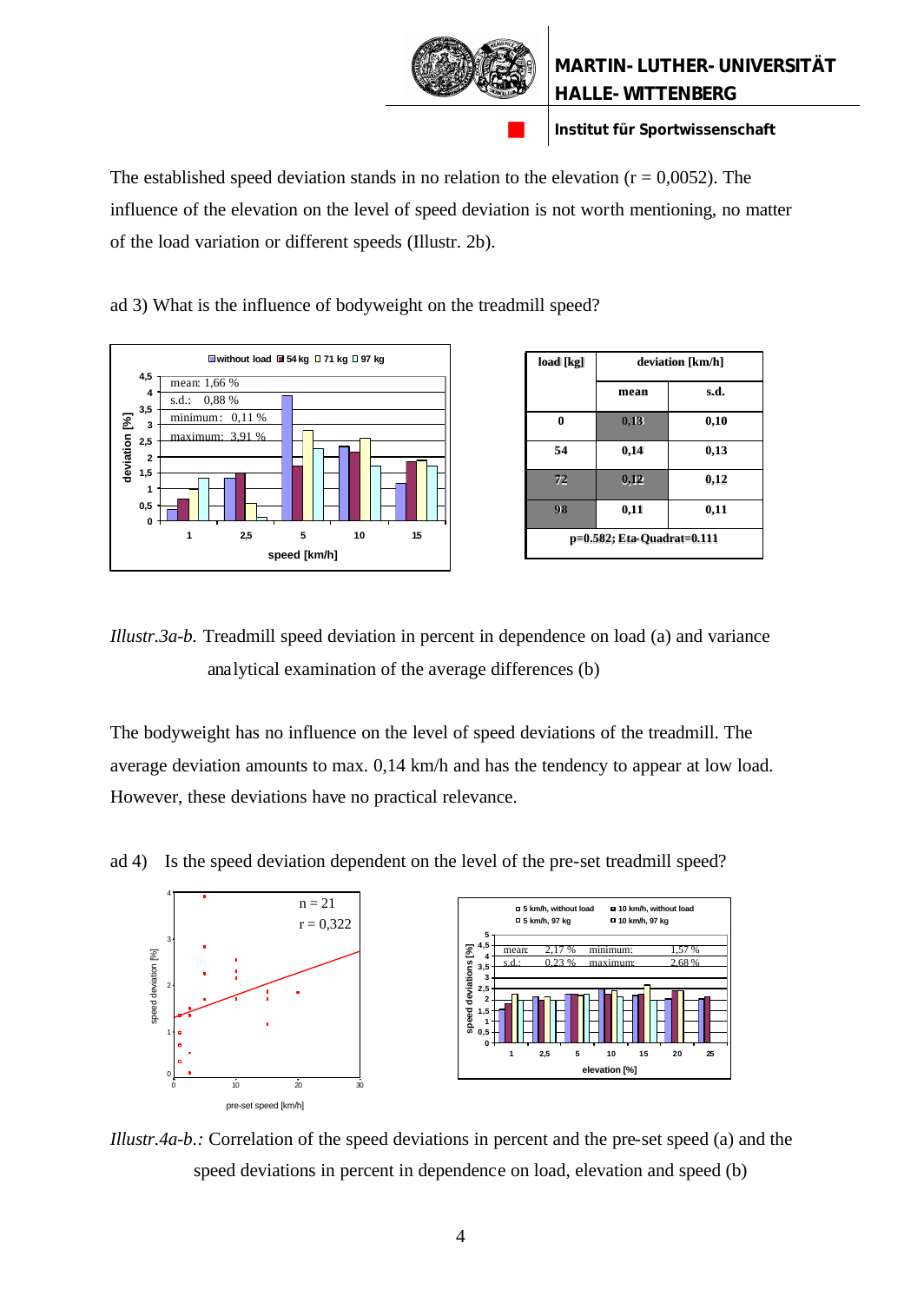

The level of pre-set speed has no influence on the amount of speed deviations. The average error amounts to 1,66% independent of load and elevation and in dependence of speed, load and elevation 2,17%.

ad) 5. What is the cause of these minor deviations?



*Illustr. 5a-b. Measurement errors in percent in dependence of speed and load (a) and measurement errors in percent in dependence of speed, load and elevation (b)*

Related to the measurement time only minor average deviations of 1,53% are established, including manual measuring errors of up to 0,46 s, (in dependence of speed and load) and 2,12% (in dependence of elevation, load and speed).

## **4 Conclusion**

The treadmill h/p/cosmos pulsar 3p 4.0 has a very precise speed control and fulfils the requirements for scientific research and testing. The parameters speed, load and elevation evidently have no influence on the treadmill speed pre-set at the display of the treadmill.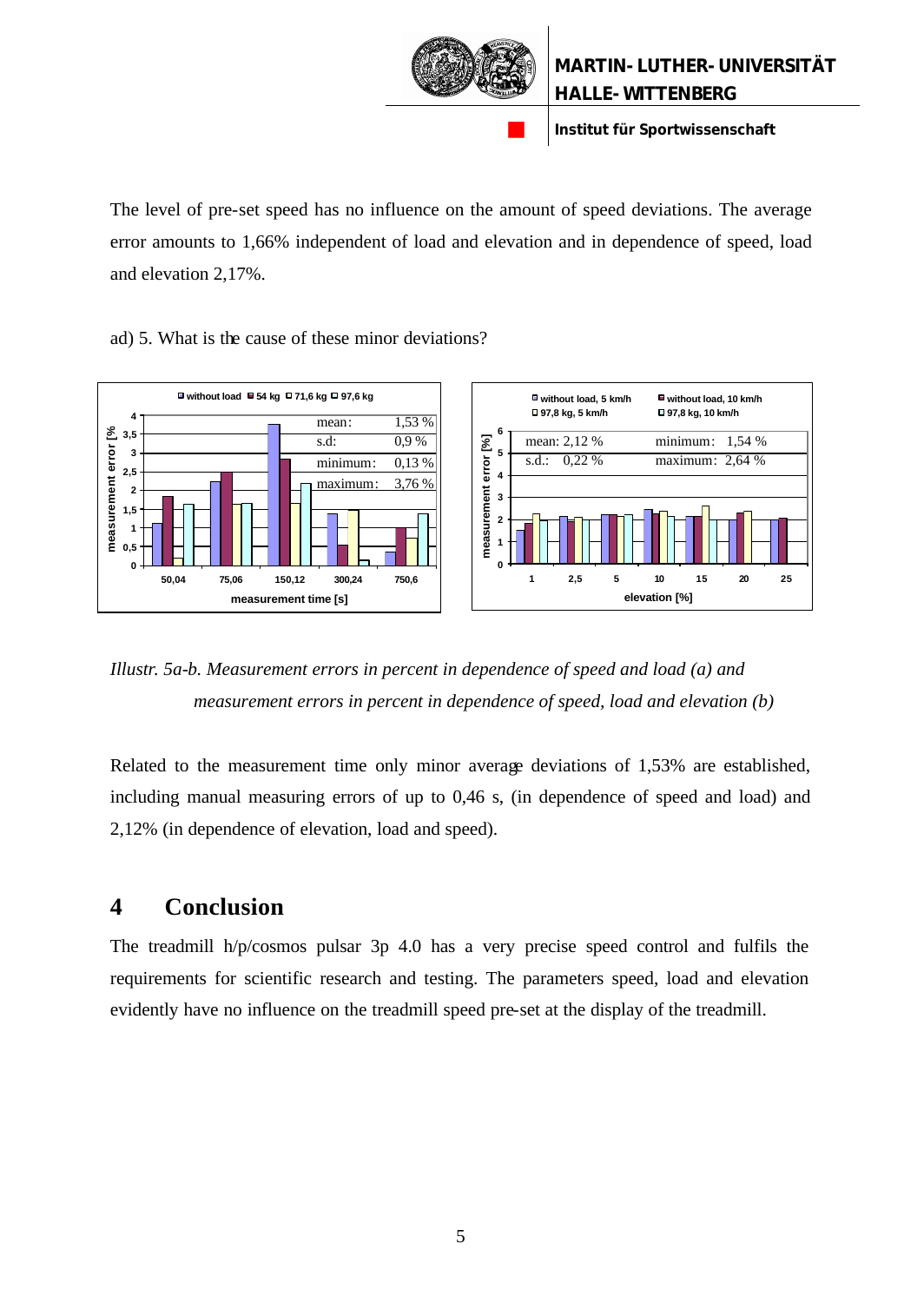

## **Literature**

- 1. Leuchte, S., Faber, W. & Speer, A. (2001). Is the pre-set treadmill speed reliable? *Sports scientific contributions from Leipzig 27* (2), 53-65.
- 2. Roth, K. & Winter, R. (1994). Development of coordinative abilities. In J. Baur, K. Bös & R. Singer (Hrsg.), *Kinetic development* (S. 191-217). Schorndorf: Hofmann.)
- 3. Wieck, M., L. Thorwesten, L. & Verdonck, A. (1997). *The use of bio-kinetic measurement methods for the assessment of training devices*. Lecture on the occasion of the 35th German Sports Medicine Congress in Tuebingen (Abstract).

#### Contact:

Martin-Luther-University Halle-Wittenberg Prof. Dr. phil. habil. Kuno Hottenrott Managing Director Institute of Sports science Selkestraße 9 06122 Halle (Saale)/ Germany Email: hottenrott@sport.uni-halle.de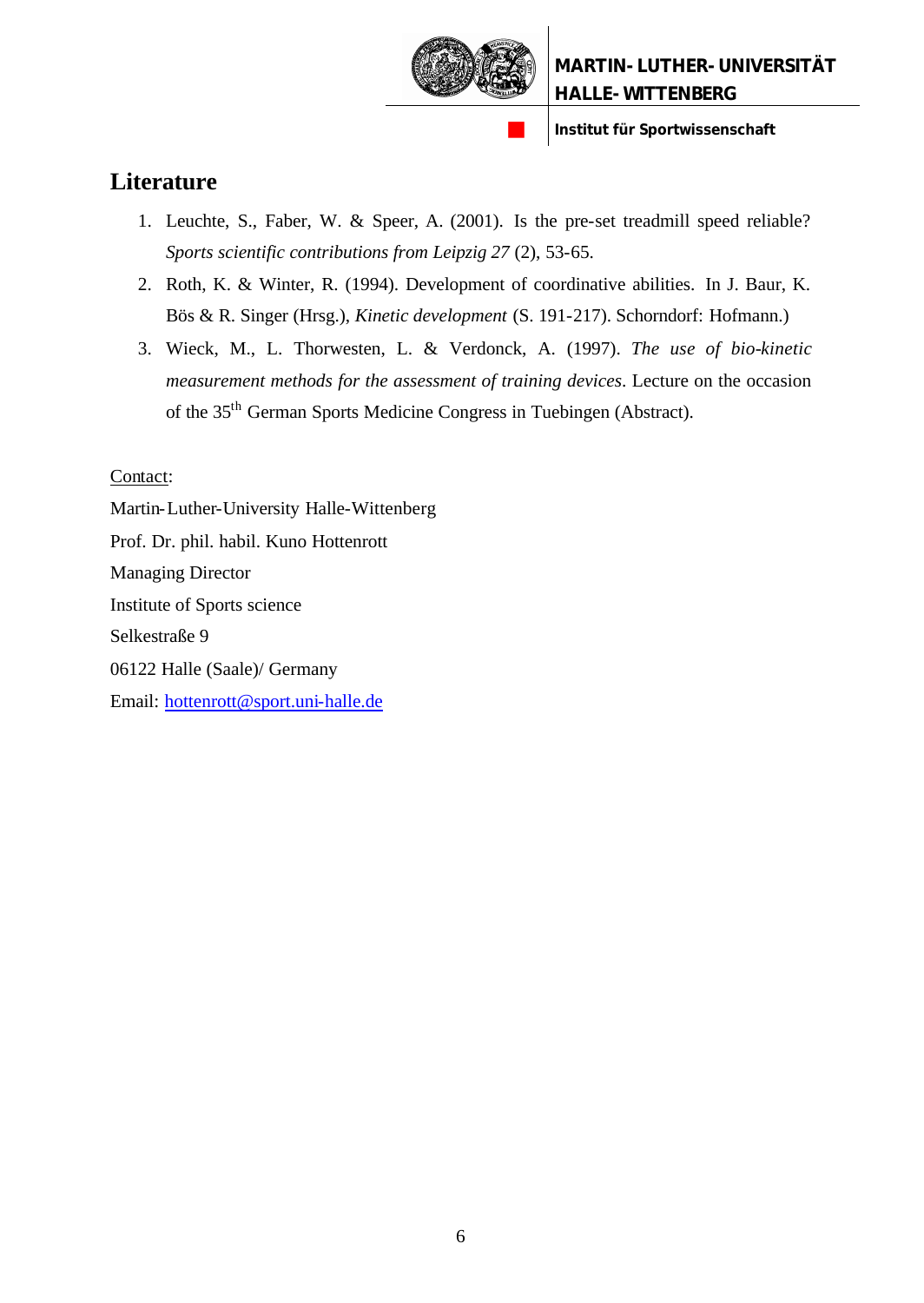

# **Appendix**

## **Overview of measurement errors at 50 revolutions**

|                                | Speed (km/h)     |                   | <b>Deviations</b>        |                              |
|--------------------------------|------------------|-------------------|--------------------------|------------------------------|
|                                | <b>Indicated</b> | <b>Calculated</b> | <b>Absolute</b>          | in $%$                       |
| <b>Without load</b>            | $\mathbf{1}$     | 0,9964819         | 0,003518                 | 0,35181                      |
|                                | 2,5              | 2,4662395         | 0,033760                 | 1,35042                      |
|                                | 5,0              | 5,1955423         | 0,195542                 | 3,91084                      |
|                                | 10,0             | 10,230339         | 0,230339                 | 2,30339                      |
|                                | 15,0             | 15,172832         | 0,172832                 | 1,15221                      |
|                                | 20,0             | 20,369064         | 0,369064                 | 1,84532                      |
|                                | 25,0             |                   | -                        | $\blacksquare$               |
|                                | 30,0             |                   |                          |                              |
|                                | 35,0             |                   | $\blacksquare$           | $\qquad \qquad \blacksquare$ |
|                                | 40,0             |                   |                          |                              |
| With load (54 kg)              | $\mathbf{1}$     | 0,990146          | 0,009854                 | 0,9854                       |
|                                | 2,5              | 2,5135624         | 0,013562                 | 0,54248                      |
|                                | 5,0              | 5,1410959         | 0,141096                 | 2,82192                      |
|                                | 10,0             | 10,255499         | 0,255499                 | 2,55499                      |
|                                | 15,0             | 15,280945         | 0,280945                 | 1,87296                      |
|                                | 20,0             |                   |                          |                              |
|                                | 25,0             |                   |                          |                              |
|                                | 30,0             |                   | $\overline{\phantom{0}}$ |                              |
|                                | 35,0             |                   | -                        |                              |
|                                | 40,0             |                   |                          |                              |
| With load $(71, 6 \text{ kg})$ | $\mathbf{1}$     | 0,9928571         | 0,007143                 | 0,7143                       |
|                                | 2,5              | 2,5376969         | 0,037697                 | 1,50788                      |
|                                | 5,0              | 5,0846769         | 0,084677                 | 1,69354                      |
|                                | 10,0             | 10,215024         | 0,215024                 | 2,15024                      |
|                                | 15,0             | 15,277834         | 0,277834                 | 1,85222                      |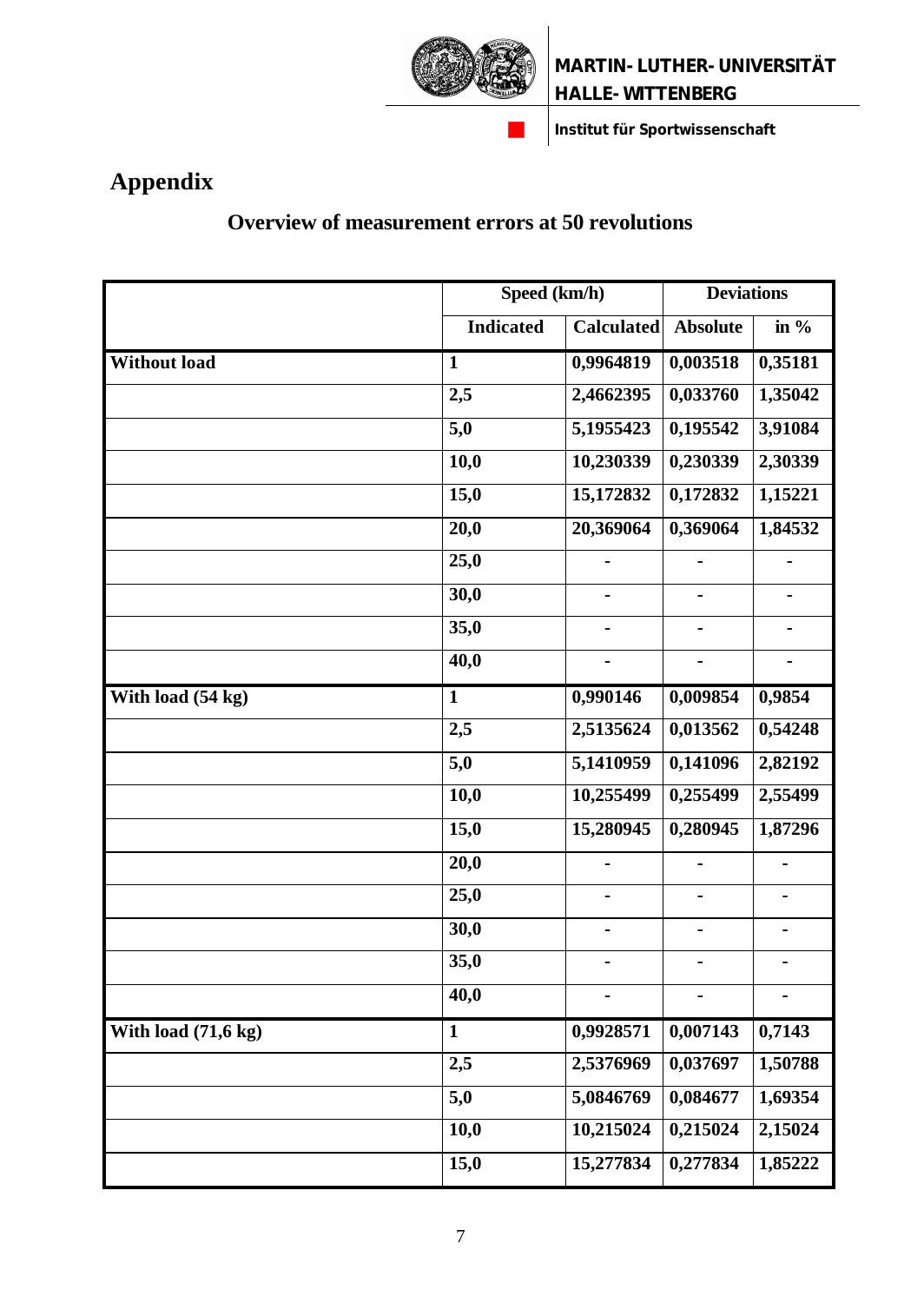

|                     | 20,0             |                | $\blacksquare$ |                |
|---------------------|------------------|----------------|----------------|----------------|
|                     | 25,0             | $\blacksquare$ | $\blacksquare$ |                |
|                     | 30,0             | -              | -              | $\blacksquare$ |
|                     | 35,0             | $\blacksquare$ | $\blacksquare$ |                |
|                     | 40,0             | -              |                |                |
| With load (97,6 kg) | $\mathbf{1}$     | 0,9864634      | 0,0135366      | 1,35366        |
|                     | 2,5              | 2,5028343      | 0,0028343      | 0,113372       |
|                     | $\overline{5,0}$ | 5,113079       | 0,113079       | 2,26158        |
|                     | 10,0             | 10,170732      | 0,170732       | 1,70732        |
|                     | 15,0             | 15,256098      | 0,256098       | 1,70732        |
|                     | 20,0             |                |                |                |
|                     | 25,0             |                |                |                |
|                     | 30,0             |                |                |                |
|                     | 35,0             |                | $\blacksquare$ |                |
|                     | 40,0             |                |                |                |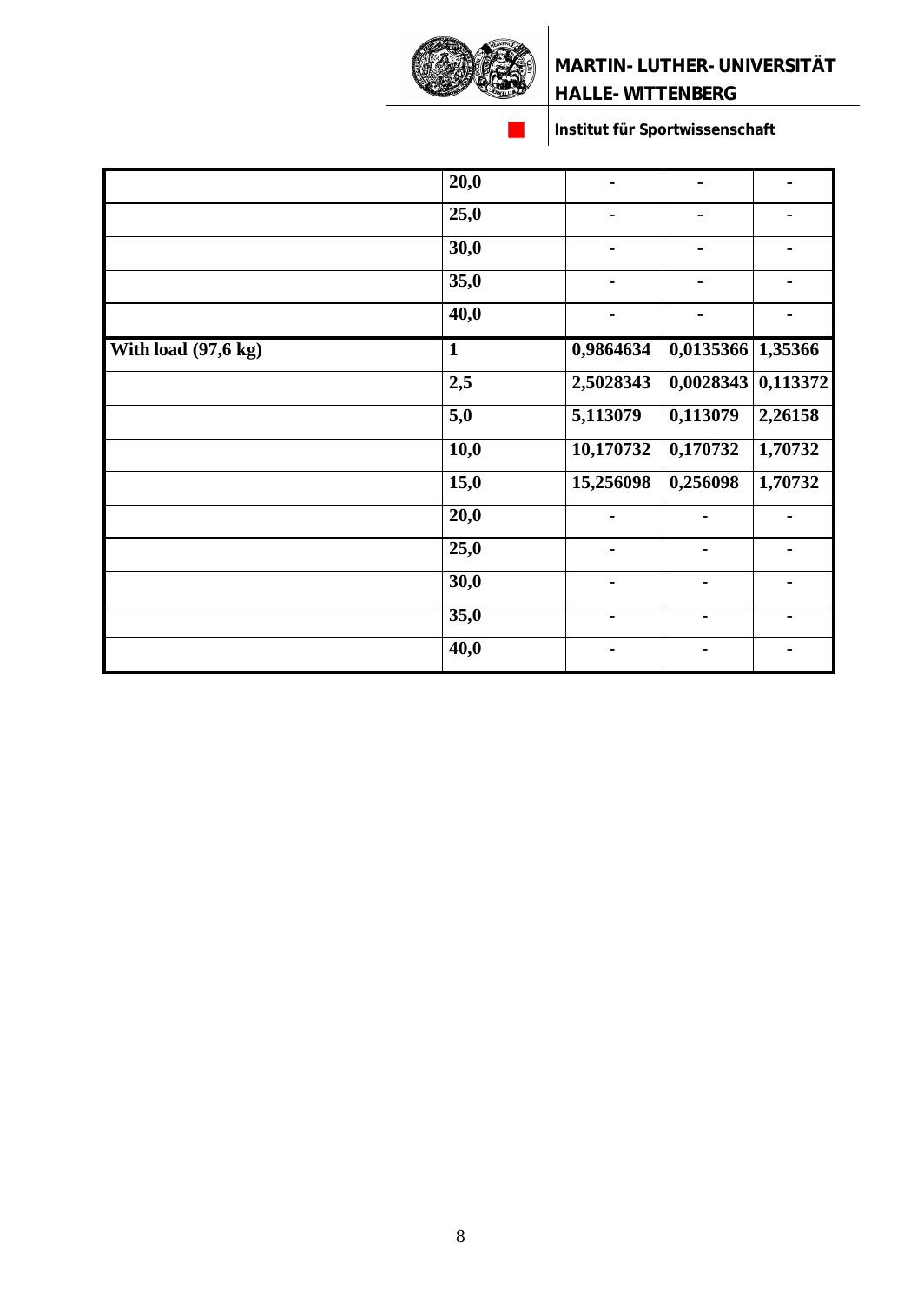



# **Overview of measurement errors at 50 revolutions (=208,50 m)**

|                         | Speed (km/h) |                   | Time(s)                      |                              | <b>Deviations</b>            |  |
|-------------------------|--------------|-------------------|------------------------------|------------------------------|------------------------------|--|
|                         |              | <b>Calculated</b> | <b>Measured</b>              | <b>Absolute</b>              | In $%$                       |  |
| <b>Without load</b>     | $\mathbf{1}$ | 750,6             | 753,25                       | 2,65                         | 0,3530                       |  |
|                         | 2,5          | 300,24            | 304,35                       | 4,11                         | 1,3689                       |  |
|                         | 5,0          | 150,12            | 144,47                       | 5,65                         | 3,7636                       |  |
|                         | 10,0         | 75,06             | 73,37                        | 1,69                         | 2,2515                       |  |
|                         | 15,0         | 50,04             | 49,47                        | 0,57                         | 1,1391                       |  |
|                         | 20,0         | 37,53             | 36,85                        | 0,68                         | 1,8118                       |  |
|                         | 25,0         |                   | $\qquad \qquad \blacksquare$ | $\qquad \qquad \blacksquare$ | $\qquad \qquad \blacksquare$ |  |
|                         | 30,0         |                   |                              |                              |                              |  |
|                         | 35,0         |                   | $\blacksquare$               | $\blacksquare$               | $\blacksquare$               |  |
|                         | 40,0         |                   |                              |                              |                              |  |
| With load (54 kg)       | $\mathbf{1}$ | 750,6             | 758,07                       | 7,47                         | 0,9952                       |  |
|                         | 2,5          | 300,24            | 298,62                       | 1,62                         | 0,5395                       |  |
|                         | 5,0          | 150,12            | 145,60                       | 4,25                         | 2,8310                       |  |
|                         | 10,0         | 75,06             | 73,19                        | 1,87                         | 2,4913                       |  |
|                         | 15,0         | 50,04             | 49,12                        | 0,92                         | 1,8385                       |  |
|                         | 20,0         |                   |                              |                              |                              |  |
|                         | 25,0         |                   | $\qquad \qquad \blacksquare$ | $\blacksquare$               |                              |  |
|                         | 30,0         |                   | ۰                            |                              |                              |  |
|                         | 35,0         |                   | $\qquad \qquad \blacksquare$ | $\qquad \qquad \blacksquare$ |                              |  |
|                         | 40,0         |                   |                              |                              |                              |  |
| With load (71,6)<br>kg) | $\mathbf{1}$ | 750,6             | 756,0                        | 5,4                          | 0,7194                       |  |
|                         | 2,5          | 300,24            | 295,78                       | 4,46                         | 1,4854                       |  |
|                         | 5,0          | 150,12            | 147,62                       | 2,5                          | 1,6653                       |  |
|                         | 10,0         | 75,06             | 73,84                        | 1,22                         | 1,6253                       |  |
|                         | 15,0         | 50,04             | 49,13                        | 0,91                         | $\overline{0,1998}$          |  |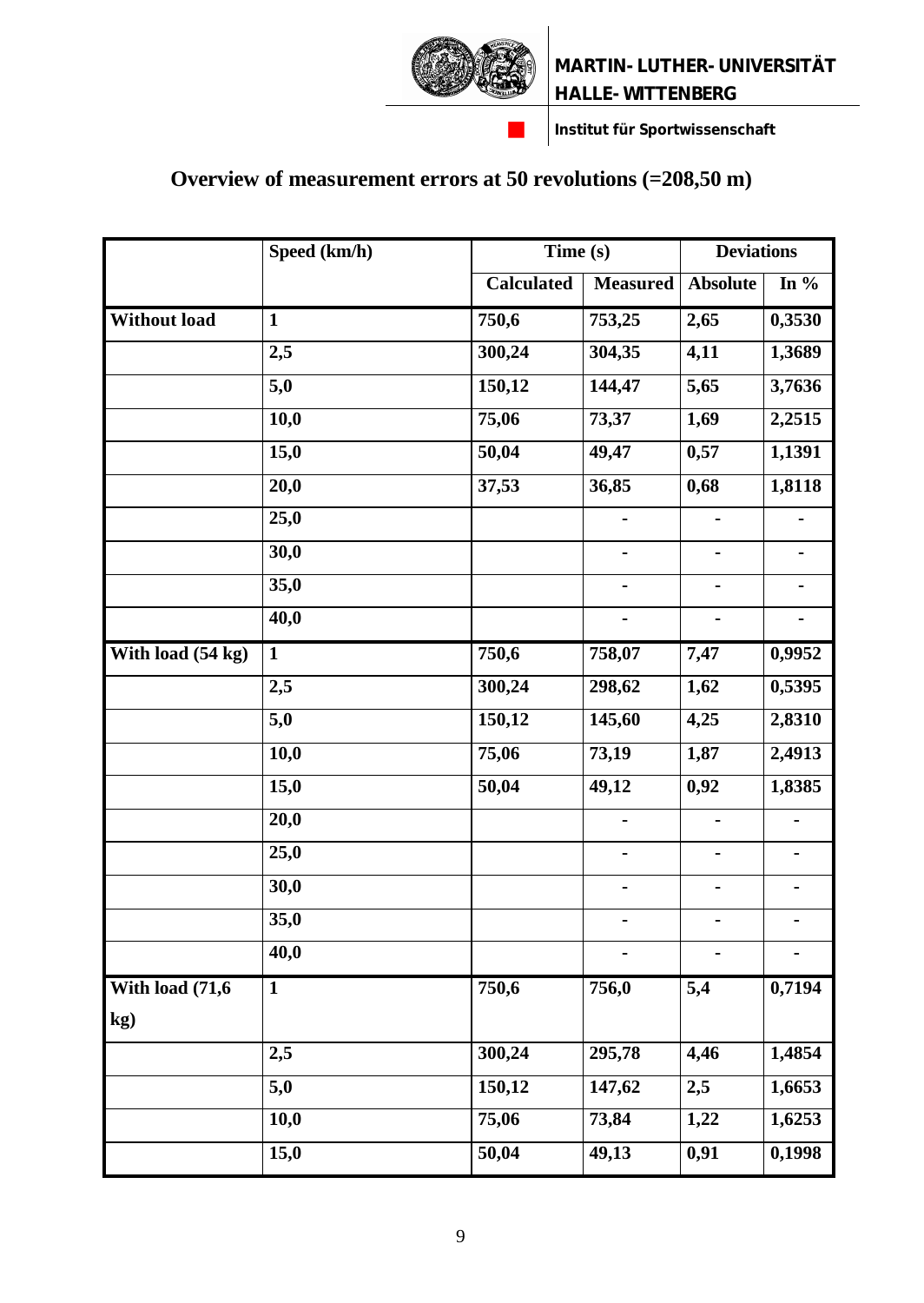

|                  | 20,0              |        | $\blacksquare$ | $\blacksquare$ | $\blacksquare$ |
|------------------|-------------------|--------|----------------|----------------|----------------|
|                  | 25,0              |        |                |                |                |
|                  | 30,0              |        | Ξ.             | $\blacksquare$ |                |
|                  | 35,0              |        | $\blacksquare$ | $\blacksquare$ | $\blacksquare$ |
|                  | $\overline{40,0}$ |        |                |                | -              |
| With load (97,6) | $\mathbf{1}$      | 750,6  | 760,90         | 10,3           | 1,3722         |
| kg)              |                   |        |                |                |                |
|                  | 2,5               | 300,24 | 299,93         | 0,31           | 0,1325         |
|                  | 5,0               | 150,12 | 146,84         | 3,28           | 2,1849         |
|                  | 10,0              | 75,06  | 73,81          | 1,25           | 1,6653         |
|                  | 15,0              | 50,04  | 49,22          | 0,82           | 1,6386         |
|                  | 20,0              |        |                | $\blacksquare$ | $\blacksquare$ |
|                  | 25,0              |        | $\blacksquare$ | $\blacksquare$ |                |
|                  | 30,0              |        | $\blacksquare$ | $\blacksquare$ | $\blacksquare$ |
|                  | 35,0              |        |                | $\blacksquare$ |                |
|                  | 40,0              |        |                |                |                |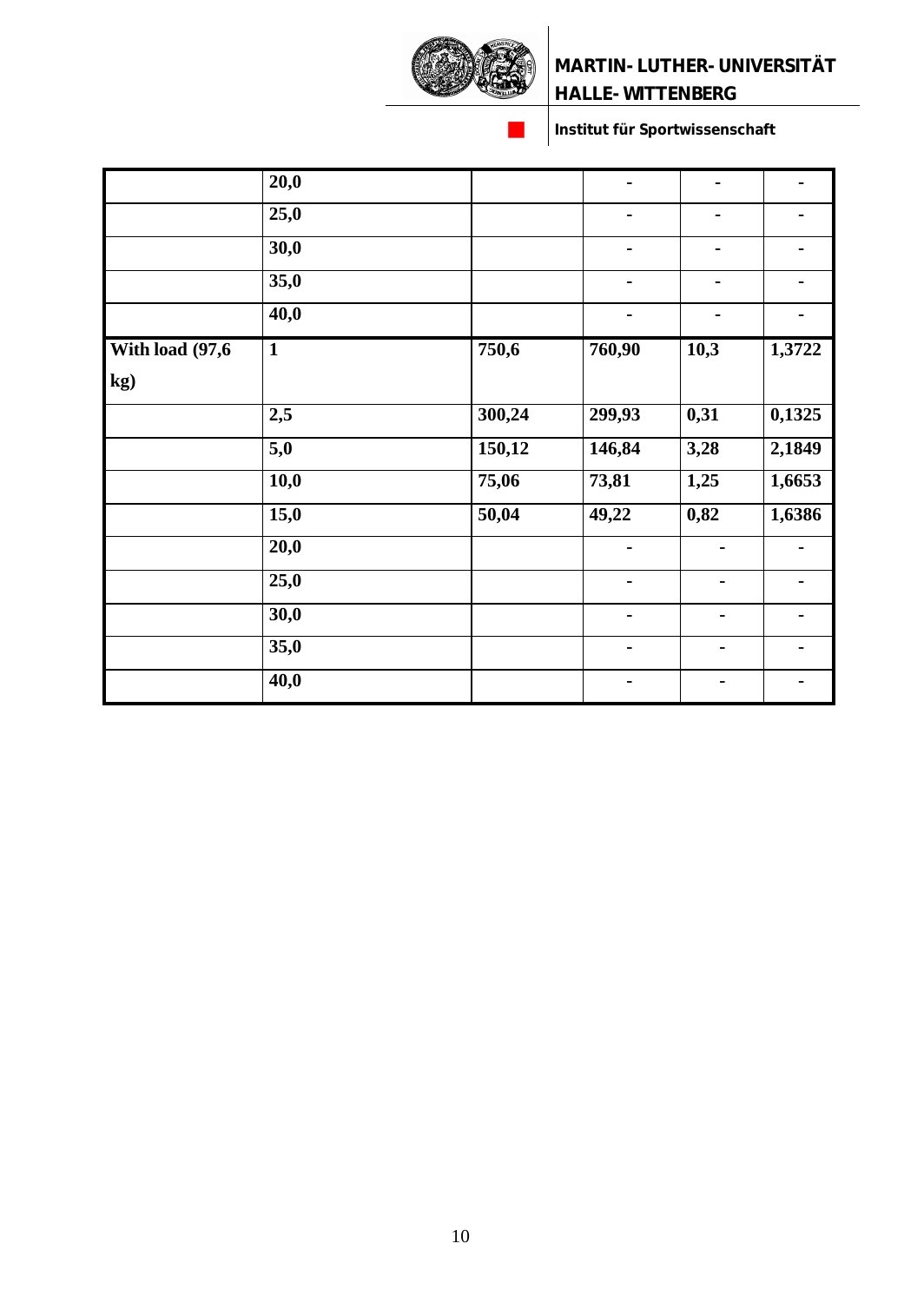

# **Results – Overview of measurement errors at 50 revolutions**

|                                  | Speed in km/h    |                   | <b>Deviations</b>    |          |
|----------------------------------|------------------|-------------------|----------------------|----------|
|                                  | <b>Indicated</b> | <b>Calculated</b> | <b>Absolute</b>      | In $%$   |
| Without load – elevation in $\%$ |                  |                   |                      |          |
| $\mathbf{1}$                     | $\overline{5,0}$ | 5,0781409         | 0,0781409            | 1,56818  |
| 2,5                              | 5,0              | 5,1082074         | 0,1082074            | 2,164148 |
| 5,0                              | 5,0              | 5,1116862         | 0,1116862            | 2,233724 |
| 10,0                             | 5,0              | 5,1256487         | 0,1256487            | 2,512974 |
| 15,0                             | 5,0              | 5,1106421         | 0,1106421            | 2,212842 |
| 20,0                             | 5,0              | 5,1026513         | 0,1026513            | 2,053026 |
| 25,0                             | 5,0              | 5,1019576         | 0,1019576            | 2,039152 |
| Without load                     |                  |                   |                      |          |
| $\mathbf{1}$                     | 10,0             | 10,184532         | 0,184532             | 1,84532  |
| 2,5                              | 10,0             | 10,19837          | 0,19837              | 1,9837   |
| 5,0                              | 10,0             | 10,226158         | 0,226158             | 2,26158  |
| 10,0                             | 10,0             | 10,226158         | 0,226158             | 2,26158  |
| 15,0                             | 10,0             | 10,226158         | 0,226158             | 2,26158  |
| 20,0                             | 10,0             | 10,240109         | 0,240109             | 2,40109  |
| 25,0                             | 10,0             | 10,212245         | 0,212245             | 2,12245  |
| With load $(97, 6 \text{ kg})$   |                  |                   |                      |          |
| $\mathbf{1}$                     | 5,0              | 5,113079          | 0,113079             | 2,26158  |
| 2,5                              | 5,0              | 5,1061224         | $0,1061224$ 2,122448 |          |
| 5,0                              | 5,0              | 5,1095984         | 0,1095984            | 2,191969 |
| 10,0                             | 5,0              | 5,1200546         | 0,1200546            | 2,401092 |
| 15,0                             | 5,0              | 5,1340629         | 0,1340629            | 2,681258 |
| 20,0                             | 5,0              | 5,1200546         | 0,1200546            | 2,401092 |
| 25,0                             | 5,0              |                   |                      |          |
| With load (97,6 kg)              |                  |                   |                      |          |
| $\mathbf{1}$                     | 10,0             | 10,19837          | 0,19837              | 1,9837   |
| 2,5                              | 10,0             | 10,19837          | 0,19837              | 1,9837   |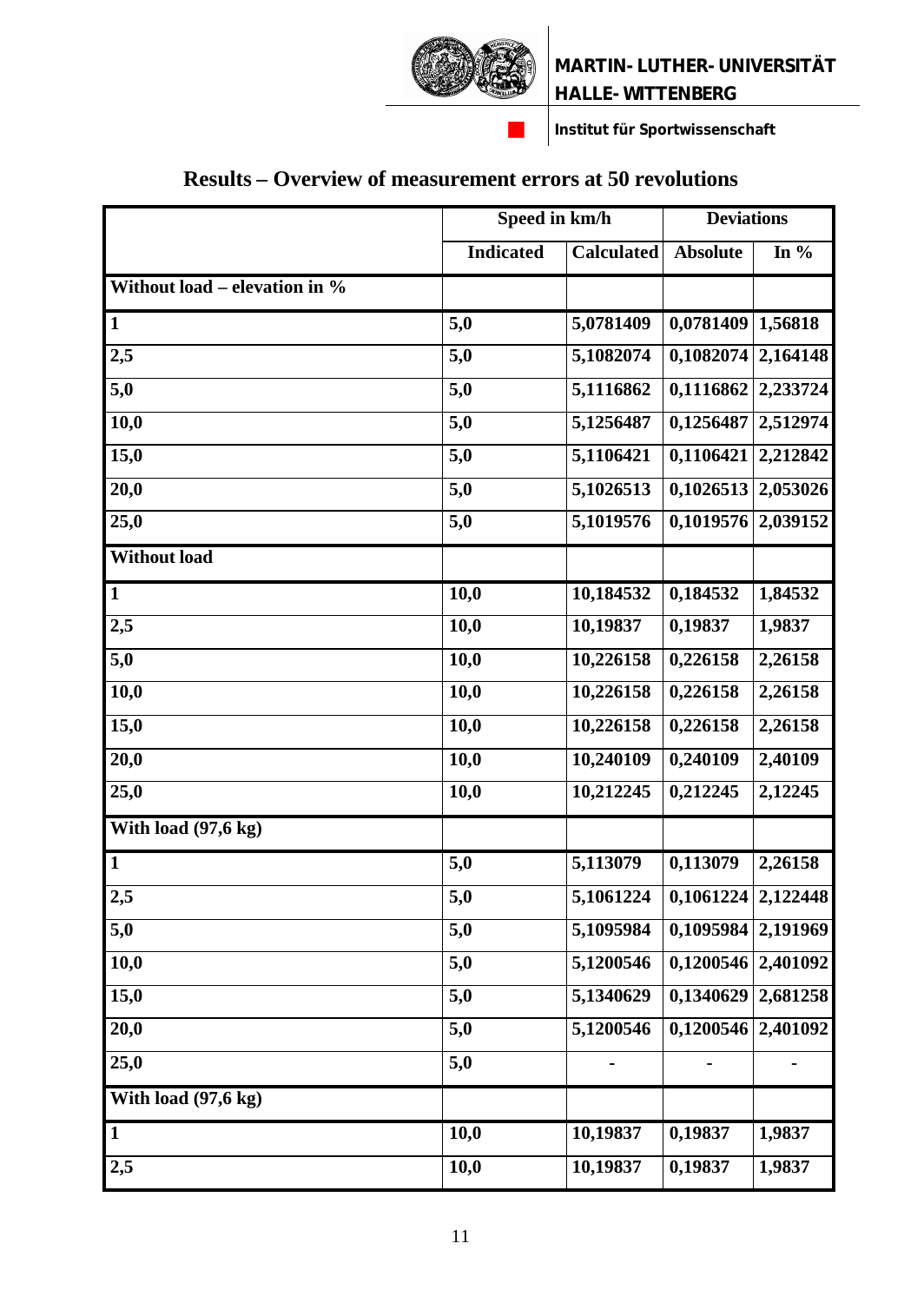

| 5,0  | 10,0 | $10,226158$   0,226158   2,226158 |                |         |
|------|------|-----------------------------------|----------------|---------|
| 10,0 | 10,0 | $10,212245$   0,212245            |                | 2,12245 |
| 15,0 | 10,0 | 10,19837                          | 0,19837        | 1,9837  |
| 20,0 | 10,0 | $\blacksquare$                    | $\blacksquare$ |         |
| 25,0 | 10,0 |                                   | $\blacksquare$ |         |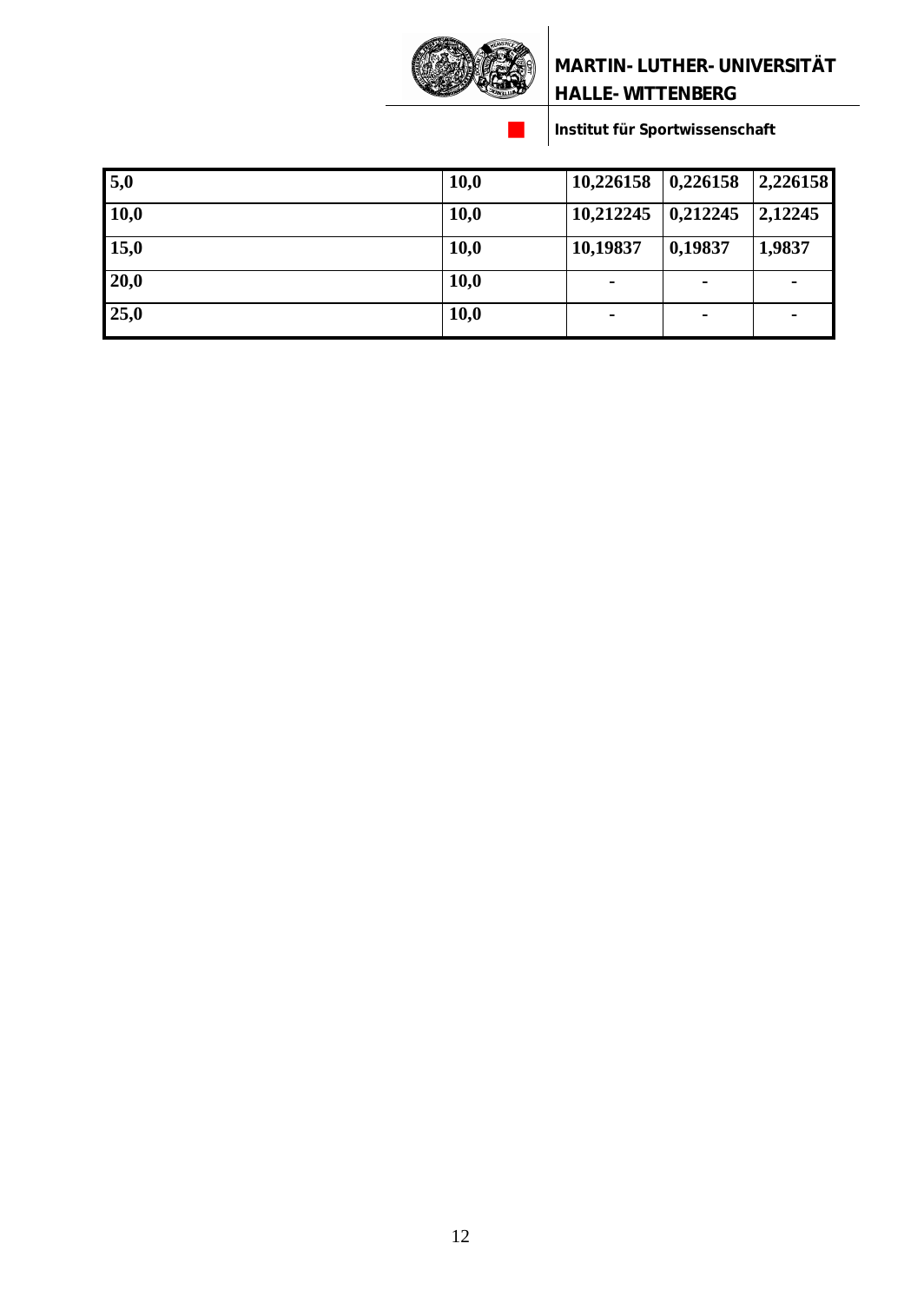

# **Results – Overview of measurement errors at 50 revolutions (=208,50 m)**

|                     | <b>Speed</b>     | Time in s         |                 | <b>Deviations</b> |           |
|---------------------|------------------|-------------------|-----------------|-------------------|-----------|
|                     | in km/h          | <b>Calculated</b> | <b>Measured</b> | <b>Absolute</b>   | In $%$    |
| Without load -      |                  |                   |                 |                   |           |
| elevation in %      |                  |                   |                 |                   |           |
| $\mathbf{1}$        | 5,0              | 150,12            | 147,81          | 2,31              | 1,538769  |
| 2,5                 | 5,0              | 150,12            | 146,94          | 3,18              | 2,118305  |
| 5,0                 | 5,0              | 150,12            | 146,84          | 3,28              | 2,18492   |
| 10,0                | 5,0              | 150,12            | 146,44          | 3,68              | 2,45137   |
| 15,0                | 5,0              | 150,12            | 146,87          | 3,25              | 2,164934  |
| 20,0                | 5,0              | 150,12            | 147,10          | 3,02              | 2,011724  |
| 25,0                | $\overline{5,0}$ | 150,12            | 147,12          | 3,0               | 1,998401  |
| <b>Without load</b> |                  |                   |                 |                   |           |
| $\mathbf{1}$        | 10,0             | 75,06             | 73,68           | 1,38              | 1,838529  |
| 2,5                 | 10,0             | 75,06             | 73,63           | 1,43              | 1,891819  |
| 5,0                 | 10,0             | 75,06             | 73,41           | 1,65              | 2,198241  |
| 10,0                | 10,0             | 75,06             | 73,38           | 1,68              | 2,238209  |
| 15,0                | 10,0             | 75,06             | 73,44           | 1,62              | 2,158273  |
| 20,0                | 10,0             | 75,06             | 73,34           | 1,72              | 2,291500  |
| 25,0                | 10,0             | 75,06             | 73,53           | 1,53              | 2,0383693 |
| With load (97,6 kg) |                  |                   |                 |                   |           |
| $\mathbf{1}$        | 5,0              | 150,12            | 146,78          | 3,34              | 2,2248868 |
| 2,5                 | 5,0              | 150,12            | 146,96          | 3,16              | 2,1049827 |
| 5,0                 | 5,0              | 150,12            | 146,90          | 3,22              | 2,1449507 |
| 10,0                | 5,0              | 150,12            | 146,62          | 3,5               | 2,3314682 |
| 15,0                | 5,0              | 150,12            | 146,16          | 3,96              | 2,6378897 |
| 20,0                | 5,0              | 150,12            | 146,63          | 3,49              | 2,3248068 |
| 25,0                | 5,0              |                   |                 |                   |           |
| With load (97,6 kg) |                  |                   |                 |                   |           |